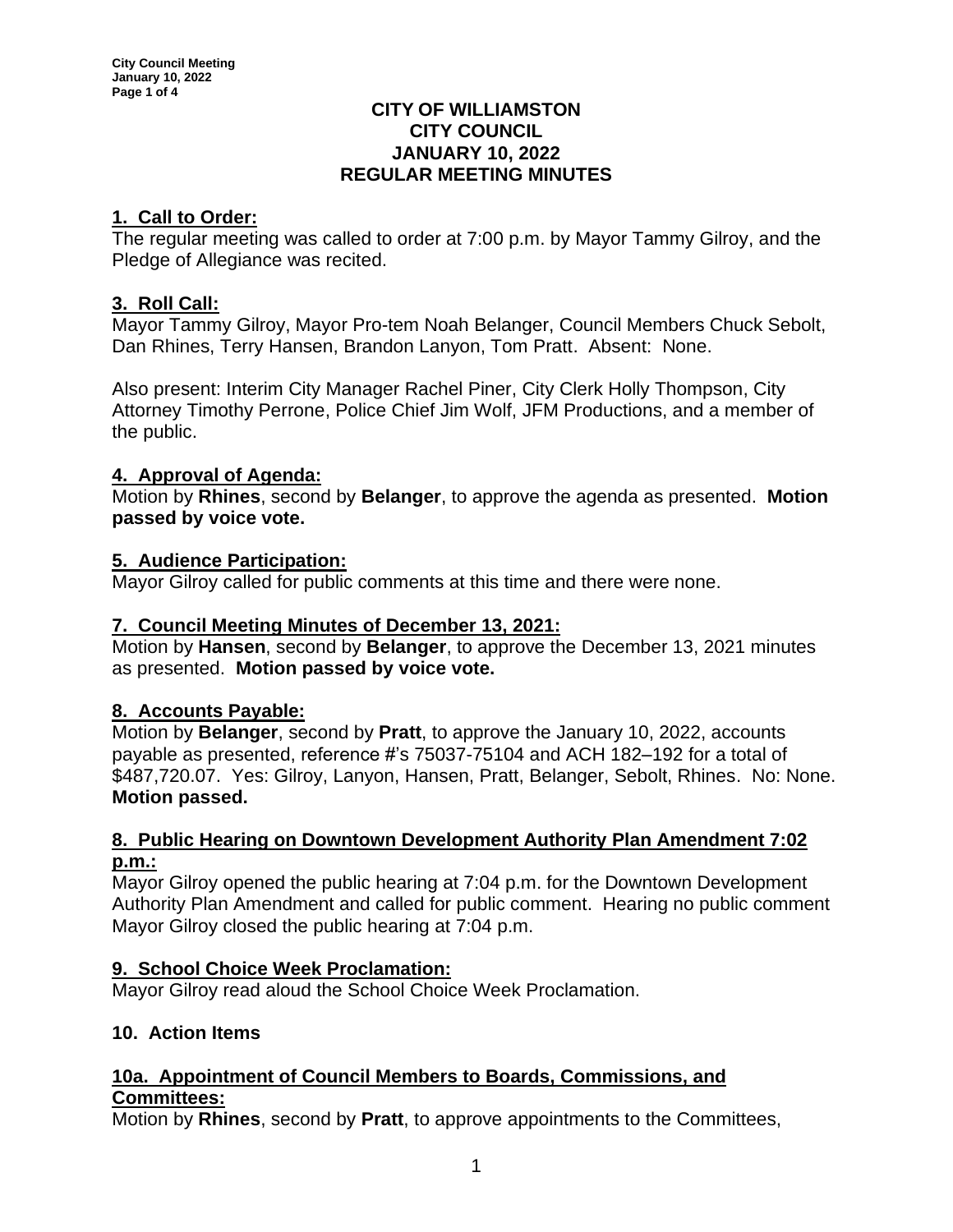| <b>Appointment</b>         | <b>Representative</b> | <b>Alternate</b>      | <b>Meeting Date</b>   |
|----------------------------|-----------------------|-----------------------|-----------------------|
| <b>EDC/TIFA</b>            | <b>Chuck Sebolt</b>   | <b>Brandon Lanyon</b> | <b>Third Monday</b>   |
| <b>DDA</b>                 | <b>Tammy Gilroy</b>   | Noah Belanger         | <b>Third Tuesday</b>  |
| <b>Planning Commission</b> | <b>Brandon Lanyon</b> | Noah Belanger         | <b>First Tuesday</b>  |
| <b>Cemetery Board</b>      | Noah Belanger         | <b>Terry Hansen</b>   | As needed             |
| <b>NIESA</b>               | <b>Tommy Pratt</b>    | Noah Belanger         | Second                |
|                            |                       |                       | Thursday              |
| Parks & Recreation         | <b>Terry Hansen</b>   | <b>Tommy Pratt</b>    | Second                |
| Commission                 |                       |                       | Wednesdav             |
| <b>Accounts Payable</b>    | Noah Belanger         | <b>Daniel Rhines</b>  | Before each           |
| <b>Review</b>              |                       |                       | Council meeting       |
| Zoning Board of            | <b>Daniel Rhines</b>  | <b>Chuck Sebolt</b>   | <b>Second Tuesday</b> |
| Appeals                    |                       |                       |                       |
| Zoning Language &          | Lanyon, Sebolt,       |                       | As needed             |
| <b>Code Enforcement</b>    | Pratt                 |                       |                       |
| Ad-Hoc Committee- 2        |                       |                       |                       |
| years beginning 2022       |                       |                       |                       |

## **10b. City Manager Contract:**

Motion by **Lanyon**, second by **Hansen**, to approve the contract for Employment Services as Williamston City Manager between the City of Williamston and John Hanifan. Yes: Pratt, Belanger, Sebolt, Rhines, Gilroy, Lanyon, Hansen. No: None. **Motion passed**.

#### **10c. Second Reading Digital Message Board Signs Text Amendments:**

Motion by **Hansen**, second by **Sebolt**, to approve the second reading of an ordinance to amend the City of Williamston Zoning Ordinance to revise Article 8 as to Sign Regulations. Yes: Belanger, Sebolt, Rhines, Gilroy, Lanyon, Hansen, Pratt. No: None. **Motion passed.**

## **10d. Appointment of Madison Droscha to the Downtown Development Authority for a Term to Expire 06/30/25:**

Motion by **Hansen**, second by **Sebolt**, to appoint Madison Drosha to the Downtown Development Authority for a term to expire 06/30/25. Yes: Sebolt, Rhines, Gilroy, Lanyon, Hansen, Pratt, Belanger. No: None. **Motion passed**.

#### **10e. 1 st Reading of Downtown Development Authority Plan Amendment Ordinance:**

Motion by **Sebolt**, second by **Pratt**, to approve the first reading of the Downtown Development Authority Plan Amendment Ordinance. Yes: Rhines, Gilroy, Lanyon, Hansen, Pratt, Belanger, Sebolt. No: None. **Motion passed**.

# **10f. Tentative Collective Bargaining Agreement:**

Motion by **Pratt**, second by **Rhines**, to ratify the tentative Collective Bargaining Agreement between the City of Williamston and Capitol City Labor Program, Inc. and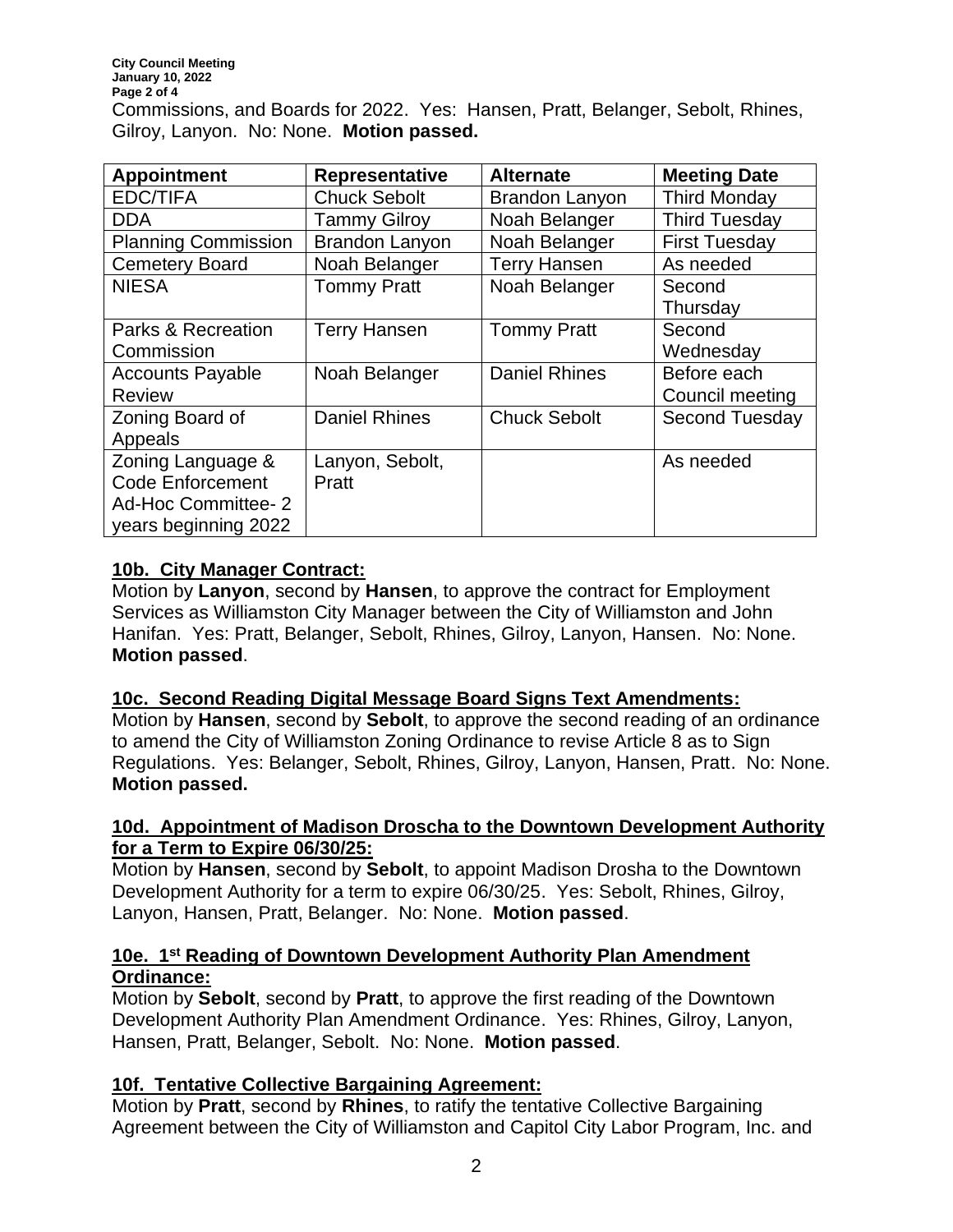**City Council Meeting January 10, 2022 Page 3 of 4** authorize the Mayor to sign the contract upon the approval as to form by labor counsel. Yes: Gilroy, Lanyon, Hansen, Pratt, Belanger, Sebolt, Rhines. No: None. **Motion passed**.

### **10g. Auditing Services Agreement:**

Motion by **Lanyon**, second by **Rhines**, to approve the Auditing Services Agreement with Roslund, Prestage, & Company, P.C. for fiscal years ending June 30, 2022, 2023, and 2024 with 2 one-year options to extend. Yes: Rhines, Gilroy, Lanyon, Hansen, Pratt, Belanger, Sebolt. No: None. **Motion passed**.

## **13. Department Head Reports**

#### **13a. Interim City Manager:**

Interim Manager Piner submitted a written report. She added the new City Manager plans to attend the next Council meeting, and will officially begin work on February 14.

#### **13b. Police Chief:**

Chief Wolf reported Aaron Clapp is doing a great job. He thanked Interim Manager Piner and Attorney Nordfjord for their work on the Police contract. Officer Pintar is attending additional trainings for detective work.

#### **13c. Treasurer:**

A budget printout was submitted for Council review.

#### **13d. Building Department:**

A written report was submitted for Council review.

#### **14. Committee/Sub-Committee Reports:**

None.

#### **15. Audience Participation:**

Mayor Gilroy called for public comments at this time and there were none.

#### **16. Council Member Comments:**

Councilman Rhines thanked Chief Wolf for all he has done to manage the school traffic this year and even taking time to explain to a citizen why they are doing what they're doing.

Mayor Gilroy welcomed everyone back and commented she is excited for John Hanifan to begin employment with the City. She reminded everyone to clear their sidewalks after ice and snow events and there is no parking on City streets from 2am-5am.

#### **16. Adjourn to the Call of the Chair:**

Mayor Gilroy adjourned the meeting at 7:30 p.m.

#### **\*Meeting adjourned at 7:30 p.m.**